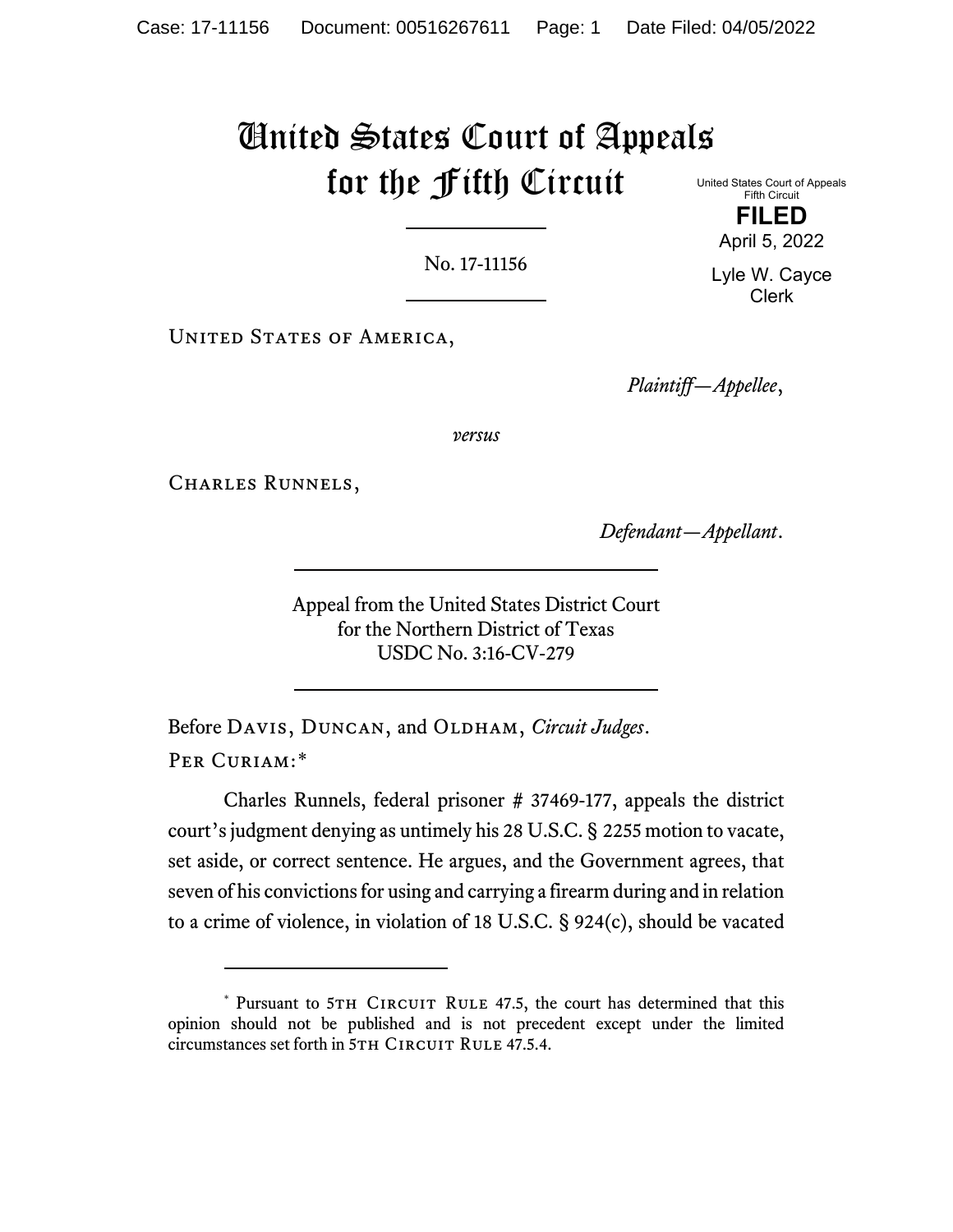because the underlying crime, conspiracy to commit bank robbery under 18 U.S.C. §§ 371 and 2113, is no longer a "crime of violence" under Supreme Court and this Court's precedent.[1](#page-1-0) Runnels additionally argues that the life sentences the district court imposed pursuant to the federal "three-strikes" law, 18 U.S.C. § 3559(c), should be vacated because his prior state convictions no longer qualify as "serious violent felonies" under Supreme Court precedent.

For the reasons set forth below, we REVERSE IN PART, VACATE IN PART, and REMAND. Because conspiracy to commit bank robbery no longer qualifies as a "crime of violence" under § 924(c), we REVERSE the district court's judgment denying Runnels § 2255 relief as to his seven § 924(c) convictions predicated on conspiracy to commit bank robbery and REMAND for correction of the criminal judgment. As to Runnels's challenge to the life sentences imposed under  $\S 3559(c)$ , we VACATE the district court's judgment denying that claim as untimely and REMAND to allow the district court to reconsider its ruling, as well as to address the merits of Runnels's § 3559(c) arguments, the Government's procedural default defense, and whether any exception to the defense applies in light of intervening decisions issued during the pendency of this appeal.

<span id="page-1-0"></span><sup>&</sup>lt;sup>1</sup> As set forth in detail in our opinions in *United States v. Duffey*, 456 F. App'x 434 (5th Cir. 2012), and *United States v. Ross*, 582 F. App'x 528 (5th Cir. 2014) (per curiam), Runnels and his co-defendants were convicted by a jury of numerous crimes committed during a bank robbery spree in the Dallas-Fort Worth area from January to June of 2008. Runnels is now serving 25 life sentences, 12 of which were ordered to run consecutively, and a 120-month concurrent sentence. *See id.* at 528.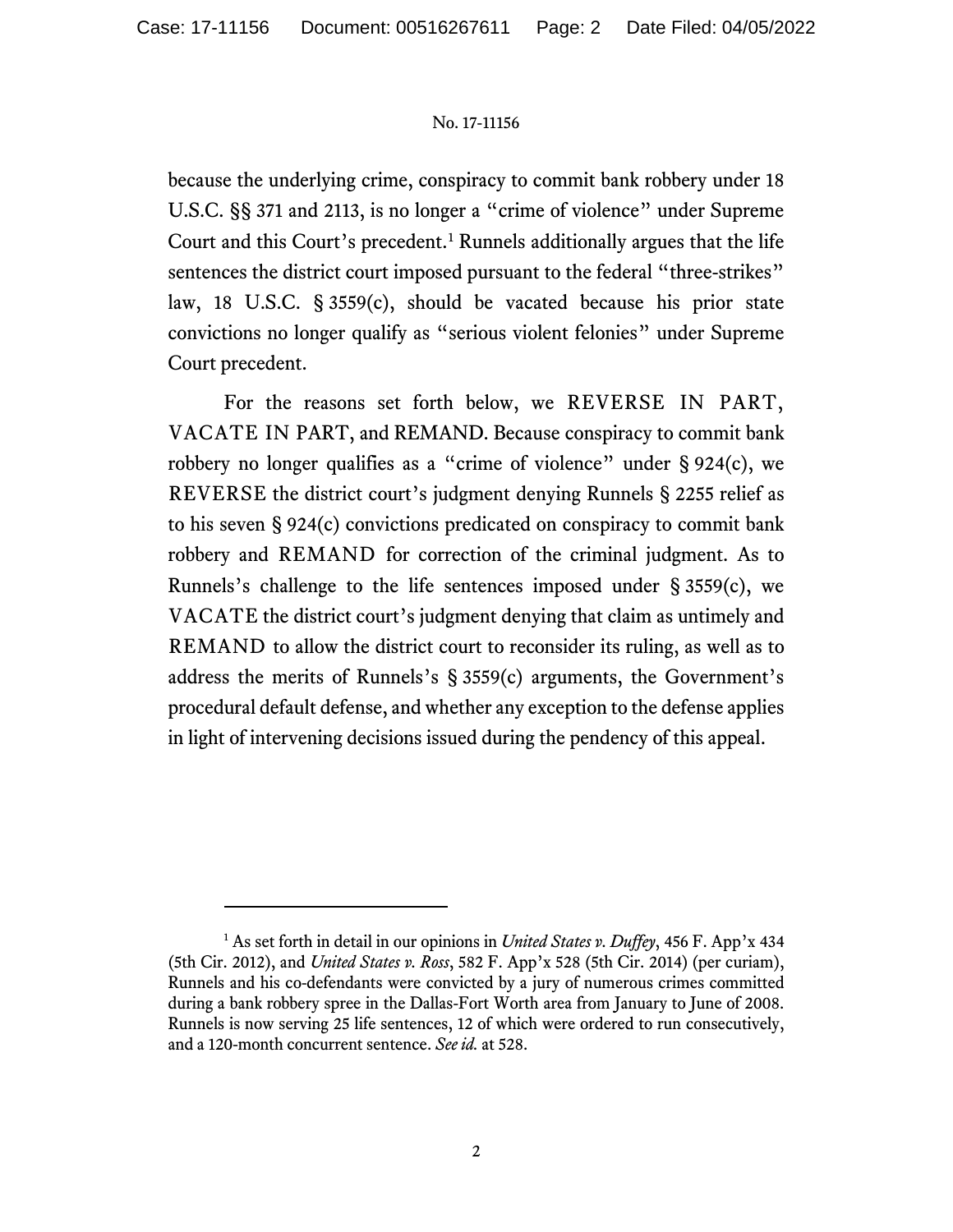### **I.**

On appeal from the denial of a § 2255 motion, this Court reviews questions of law de novo. [2](#page-2-0) Section 924(c) criminalizes using or carrying a firearm during and in relation to a crime of violence, as well as possessing a firearm in furtherance of a crime of violence.[3](#page-2-1) The statute defines a crime of violence as a felony offense that (1) "has as an element the use, attempted use, or threatened use of physical force against the person or property of another," also known as the "elements clause" or "force clause," or (2) "by its nature, involves a substantial risk that physical force against the person or property of another may be used in the course of committing the offense," also known as the "residual clause."<sup>[4](#page-2-2)</sup>

As both parties note, our recent decision in *United States v. Reece* involved an appeal from the denial of a § 2255 motion filed by one of Runnels's co-defendants, Antonyo Reece.<sup>[5](#page-2-3)</sup> Like Runnels, Reece argued in the district court that his three bank robbery conspiracies no longer constituted predicate crimes of violence for the related § 924(c) convictions because the residual clause of  $\S 924(c)(3)(B)$  was unconstitutionally vague in light of the Supreme Court's decision in *Johnson v. United States*. [6](#page-2-4) In *Johnson*, the Court held that a similarly worded, although not identical, residual clause defining "violent felony" in the Armed Career Criminal Act

- <span id="page-2-2"></span><span id="page-2-1"></span><span id="page-2-0"></span> $3 \text{ } 924(c)(1)(A).$
- $4 \S$  924(c)(3)(A), (B).
- <span id="page-2-3"></span><sup>5</sup> 938 F.3d at 630.
- <span id="page-2-4"></span><sup>6</sup> 576 U.S. 591 (2015).

<sup>2</sup> *See* 938 F.3d 630 (5th Cir. 2019).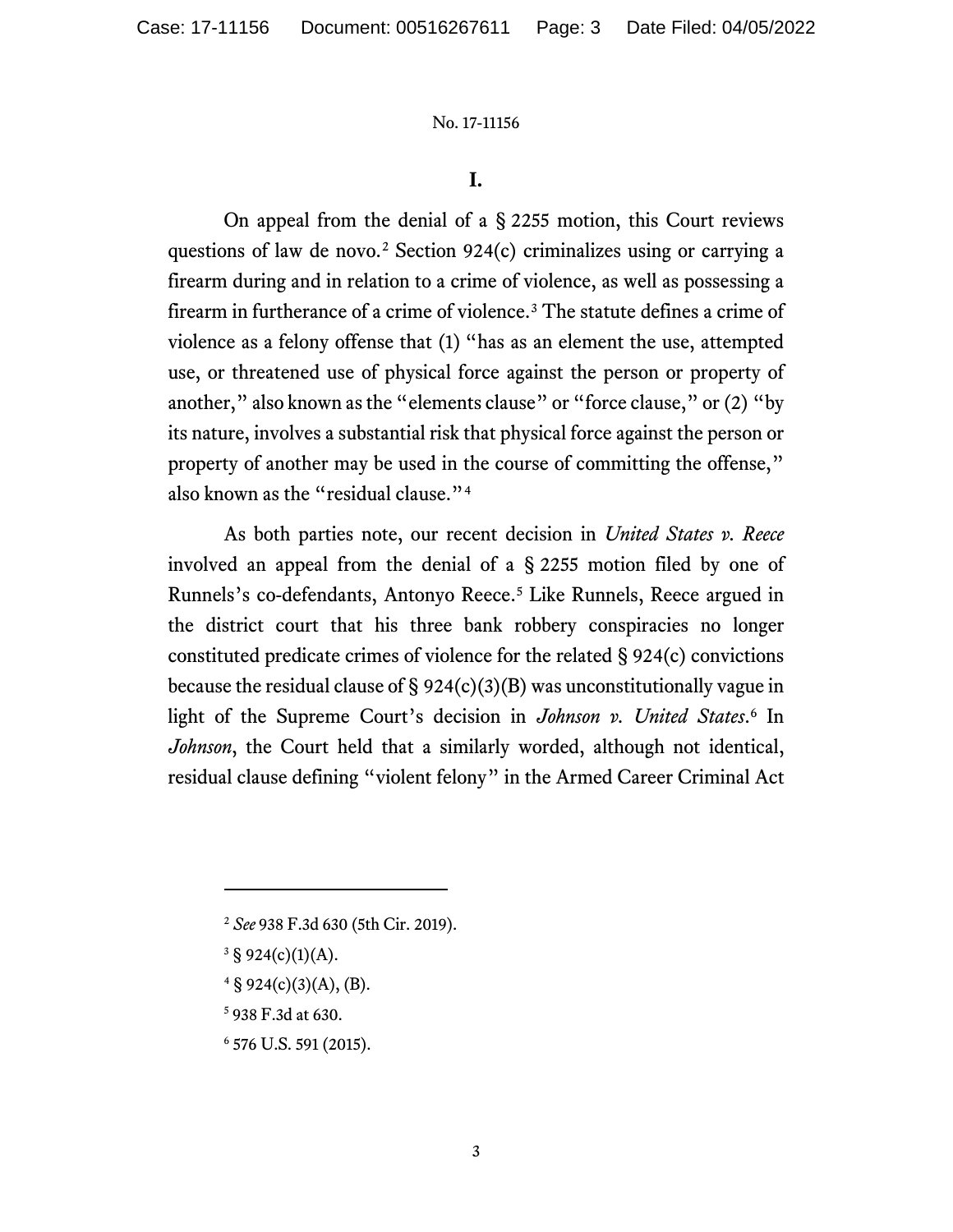("ACCA"),  $\S 924(e)(2)(B)(ii)$ , was unconstitutionally vague and that imposing an increased sentence under that provision violated due process.[7](#page-3-0)

While Reece's appeal was pending, the Supreme Court issued two decisions applying *Johnson*. In *Sessions v. Dimaya*,<sup>[8](#page-3-1)</sup> the Supreme Court abrogated this Court's decision in *United States v. Gonzalez-Longoria*[9](#page-3-2) to hold that the residual clause in the definition of "crime of violence" set forth in 18 U.S.C. § 16(b) was impermissibly vague under the principles set forth in Johnson.<sup>[10](#page-3-3)</sup> And then, in *United States v. Davis*,<sup>[11](#page-3-4)</sup> the Supreme Court affirmed this Court's decision holding the residual clause in  $\S 924(c)(3)(B)$ , the specific statute at issue in Reece's and this case, impermissibly vague under *Johnson* and *Dimaya*.[12](#page-3-5)

After discussing the above Supreme Court precedent, this Court in *Reece* determined that *Davis* announced a new rule of constitutional law that applied retroactively to cases on collateral review.[13](#page-3-6) We further held that conspiracy to commit bank robbery does not qualify as a crime of violence under the "elements clause" of  $\S 924(c)(3)(A)$  because the Government "was not required to prove any element regarding the use, attempted use, or threatened use of physical force."[14](#page-3-7) Because conspiracy to commit bank

- <sup>11</sup> 139 S. Ct. 2319 (2019).
- <sup>12</sup> *Id.* at 2326-27.

<sup>13</sup> *Reece*, 938 F.3d at 634-35.

<span id="page-3-7"></span><span id="page-3-6"></span><sup>14</sup> *Id.* at 636.

<sup>7</sup> *Id.* at 593-97.

<sup>8</sup> 138 S. Ct. 1204 (2018).

<span id="page-3-5"></span><span id="page-3-4"></span><span id="page-3-3"></span><span id="page-3-2"></span><span id="page-3-1"></span><span id="page-3-0"></span><sup>9</sup> 831 F.3d 670 (5th Cir. 2016) (en banc), *abrogated by Sessions v. Dimaya*, 138 S. Ct. 1204 (2018). In *Gonzalez-Longoria*, we held that the residual clause of 18 U.S.C. § 16(b) was not unconstitutionally vague under *Johnson*.

<sup>&</sup>lt;sup>10</sup> 138 S. Ct. at 1210.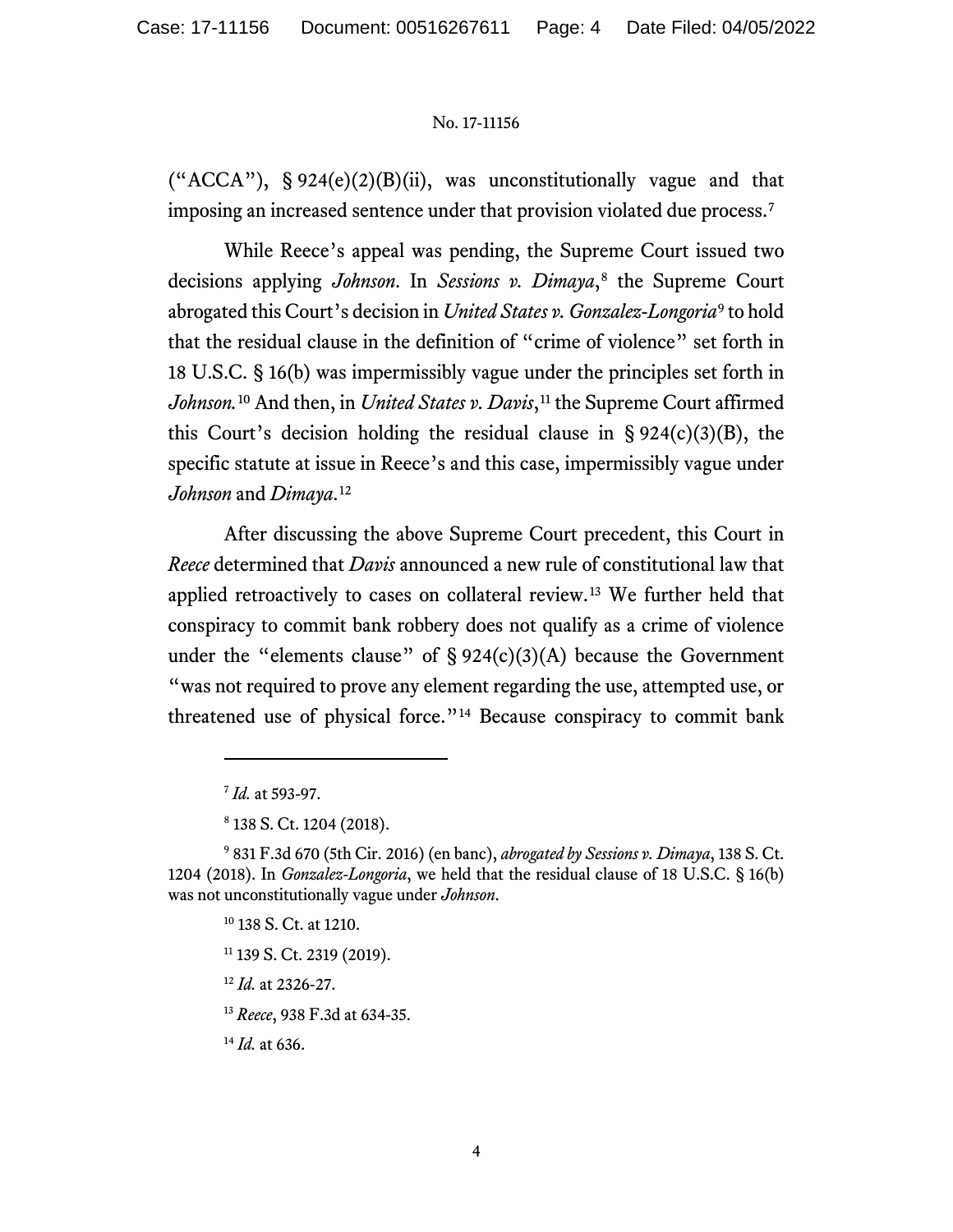robbery qualified only under the now-invalidated residual clause of § 924(c)(3)(B), this Court vacated Reece's § 924(c) convictions predicated on conspiracy to commit bank robbery and remanded for resentencing.[15](#page-4-0)

The Government agrees with Runnels that this Court similarly should vacate Runnels's conspiracy-predicated § 924(c) convictions.[16](#page-4-1) As our decision in *Reece* is directly applicable here, we REVERSE IN PART the district court's judgment denying Runnels's § 2255 motion as to his seven conspiracy-predicated § 924(c) convictions and REMAND for correction of the criminal judgment.

# **II.**

Runnels also challenges the life sentences the district court imposed pursuant to the federal "three-strikes" law, 18 U.S.C. § 3559(c). Section  $3559(c)(1)(A)(i)$  provides that a defendant must receive a life sentence if he is convicted of a "serious violent felony" and has two or more prior convictions for serious violent felonies. The statute defines serious violent felony as (1) one of a list of enumerated "Federal or State offense[s]," also known as the "enumerated offense clause"; (2) an "offense punishable by a maximum term of imprisonment of 10 years or more that has as an element the use, attempted use, or threatened use of physical force against the person of another[,]" also known as the "elements clause" or "force clause"; or (3) an offense "that, by its nature, involves a substantial risk that physical

<sup>15</sup> *Id.*

<span id="page-4-1"></span><span id="page-4-0"></span><sup>&</sup>lt;sup>16</sup> The Government has withdrawn its affirmative defenses of untimeliness and procedural default with respect to Runnels's challenge to his conspiracy-predicated § 924(c) convictions but has not done so with respect to Runnels's challenge to his life sentences under § 3559(c).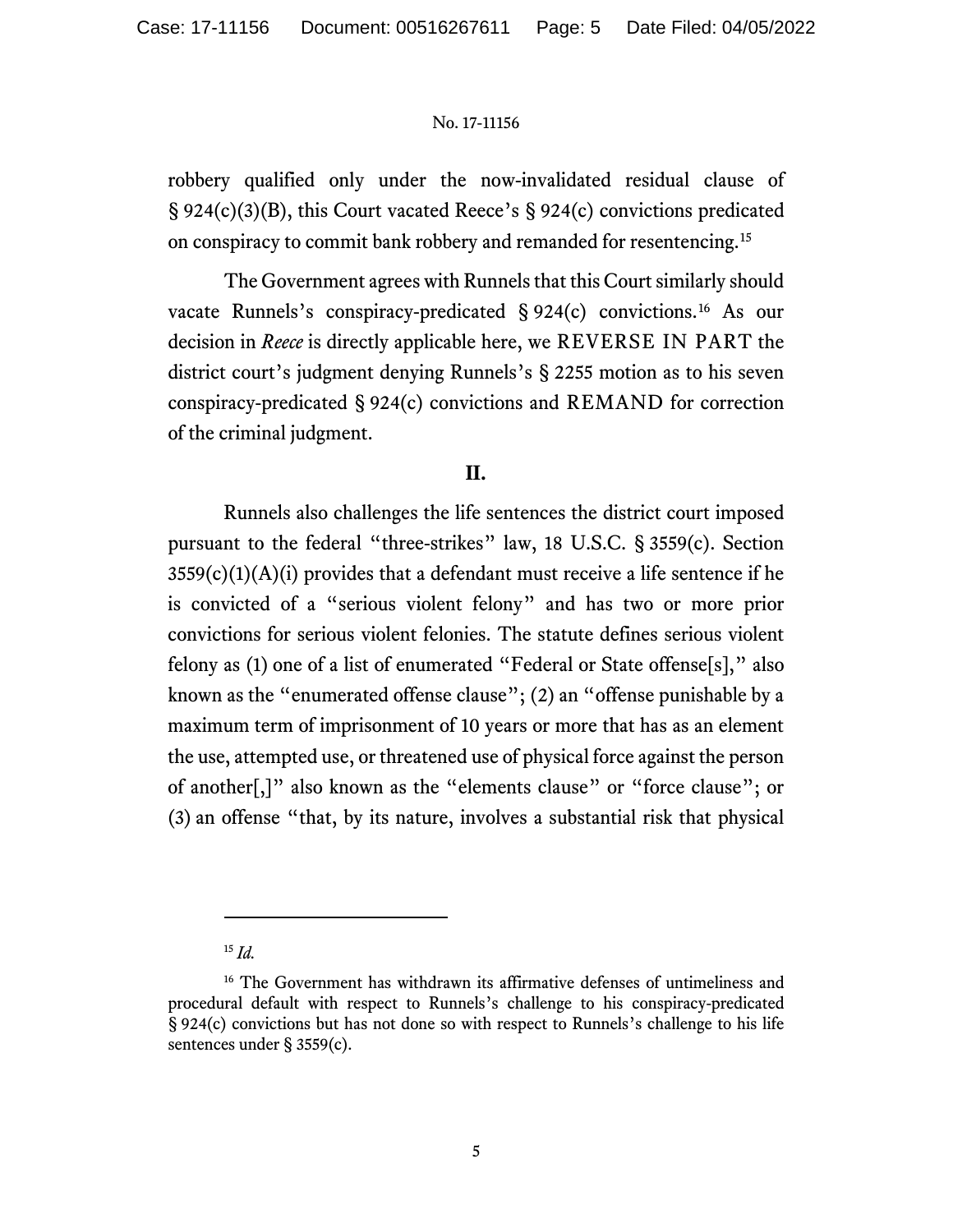force against the person of another may be used in the course of committing the offense[,]" also known as the "residual clause."<sup>[17](#page-5-0)</sup>

Runnels asserts that the life sentences imposed under § 3559(c) should be vacated because his prior state convictions qualify as serious violent felonies only under the residual clause of  $\S$  3559(c)(2)(F), which he contends is impermissibly vague under *Johnson*, *Dimaya*, and *Davis*. In the district court, Runnels argued that his challenge to the residual clause in § 3559(c)(2)(F)(ii) was timely under § 2255(f)(3). Under § 2255(f)(3), a § 2255 motion is timely if filed within a year of "the date on which the right asserted was initially recognized by the Supreme Court, if that right has been newly recognized by the Supreme Court and made retroactively applicable to cases on collateral review." Runnels asserted his claim was timely because he filed it within a year of *Johnson*.

The district court disagreed, determining that Runnels's motion was not timely under § 2255(f)(3) because *Johnson* was inapplicable. In doing so, the district court relied on precedent from this Court noting that the residual clauses of  $\S 16(b)$  and  $\S 924(c)(3)(B)$  were "differently worded" from the residual clause of the ACCA held unconstitutionally vague in *Johnson* and holding that those clauses were not unconstitutionally vague.<sup>[18](#page-5-1)</sup> As detailed above, however, during the pendency of this appeal, the Supreme Court issued its decision in *Dimaya*, abrogating the precedent relied upon by the district court and holding that the residual clause in § 16(b) was unconstitutionally vague under the reasoning of *Johnson*.[19](#page-5-2) Moreover, noting

 $17 \text{ }$ § 3559(c)(2)(F).

<span id="page-5-2"></span><span id="page-5-1"></span><span id="page-5-0"></span><sup>18</sup> Specifically, the district court relied on *United States v. Gonzalez-Longoria*, 831 F.3d 670 (5th Cir. 2016) (en banc), which was subsequently abrogated and then vacated by the Supreme Court.

<sup>19</sup> *Dimaya*, 138 S. Ct. at 1223.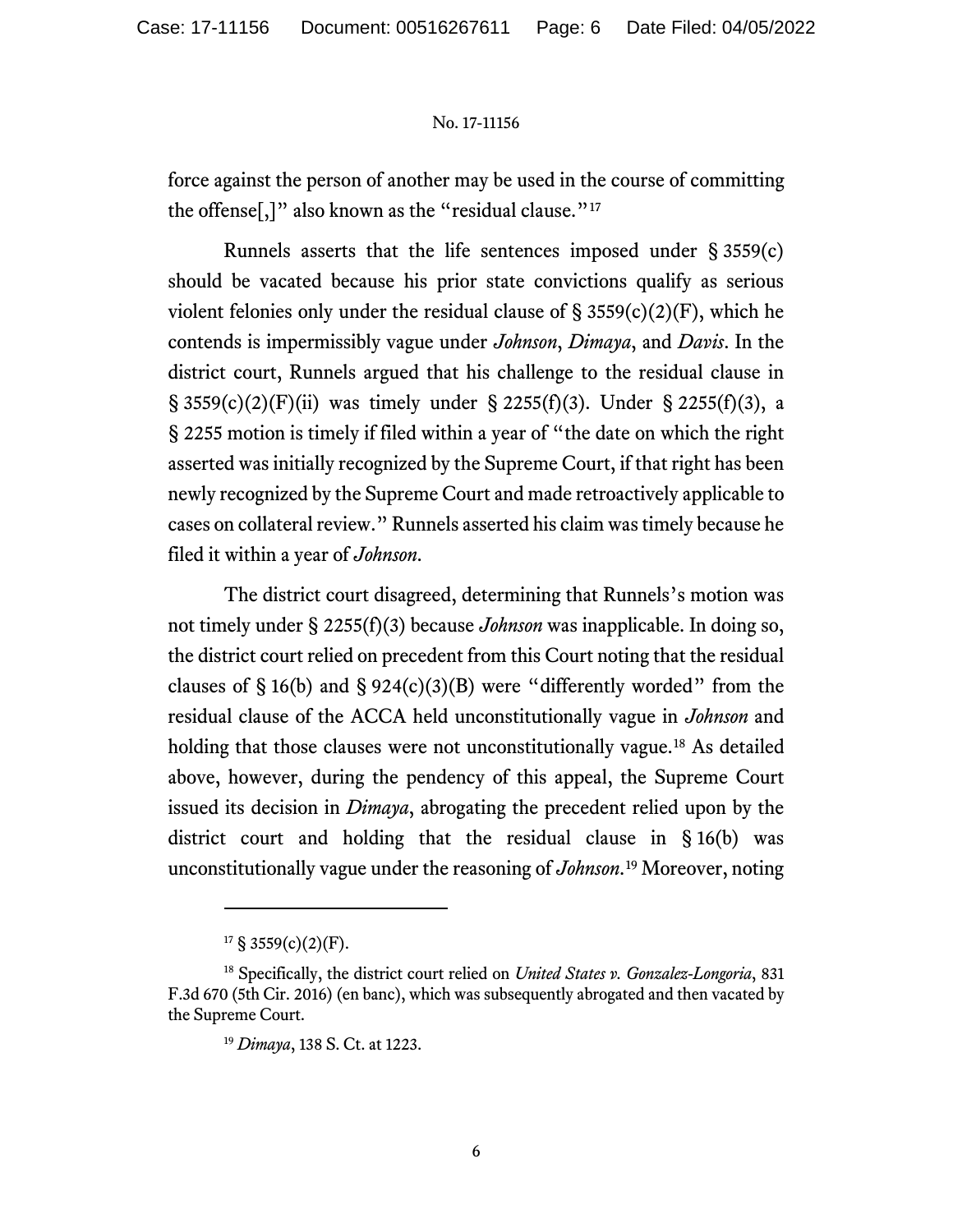that the residual clause of  $\S 924(c)(3)(B)$  bore "more than a passing resemblance" to the residual clauses held unconstitutional in *Johnson* and *Dimaya*, the Court in *Davis* held that the residual clause of § 924(c)(3)(B) was also unconstitutionally vague under *Johnson* and *Dimaya*. [20](#page-6-0)

In determining that Runnels's § 2255 motion was untimely because *Johnson* was inapplicable, the district court did not have the benefit of *Dimaya* or *Davis.* When relevant binding decisions are issued after a district court has ruled, we have, in many cases, vacated and remanded the matter for reconsideration by the district court in light of the intervening decisions. [21](#page-6-1) Furthermore, in this case, although Runnels contended that his prior convictions otherwise did not qualify as serious violent felonies under the enumerated offense or elements/force clauses of § 3559(c)(2)(F), the district court did not address the merits of Runnels's arguments, nor did it address the Government's procedural default defense or whether any exception to the defense applies. We decline to address these numerous, complex issues in the first instance and believe a remand to the district court is the prudent course of action here. [22](#page-6-2) We further direct the district court to consider appointing counsel for Runnels in this matter.

<sup>20</sup> *Davis*, 139 S. Ct. at 2336.

<span id="page-6-1"></span><span id="page-6-0"></span><sup>21</sup> *See Frey v. Stephens*, 616 F. App'x 704, 708, 709-10 (5th Cir. 2015) (vacating and remanding habeas case to allow district court to reconsider ruling in light of intervening Supreme Court precedent); *Ballard v. Burton*, 444 F.3d 391, 401 & n.7 (5th Cir. 2006) (Although unpublished cases are not binding, they may be persuasive and instructive authority.). We note that at least one of our sister circuits has vacated a district court's ruling in a habeas case and remanded so that the district court could reconsider the case in light of *Dimaya. See United States v. Morrison*, 751 F. App'x 1026 (9th Cir. 2019).

<span id="page-6-2"></span><sup>&</sup>lt;sup>22</sup> *See Frey*, 616 F. App'x at 709-10 (remanding case to allow district court to decide habeas claims in the first instance and collecting cases in which this Court has vacated and remanded under similar circumstances).